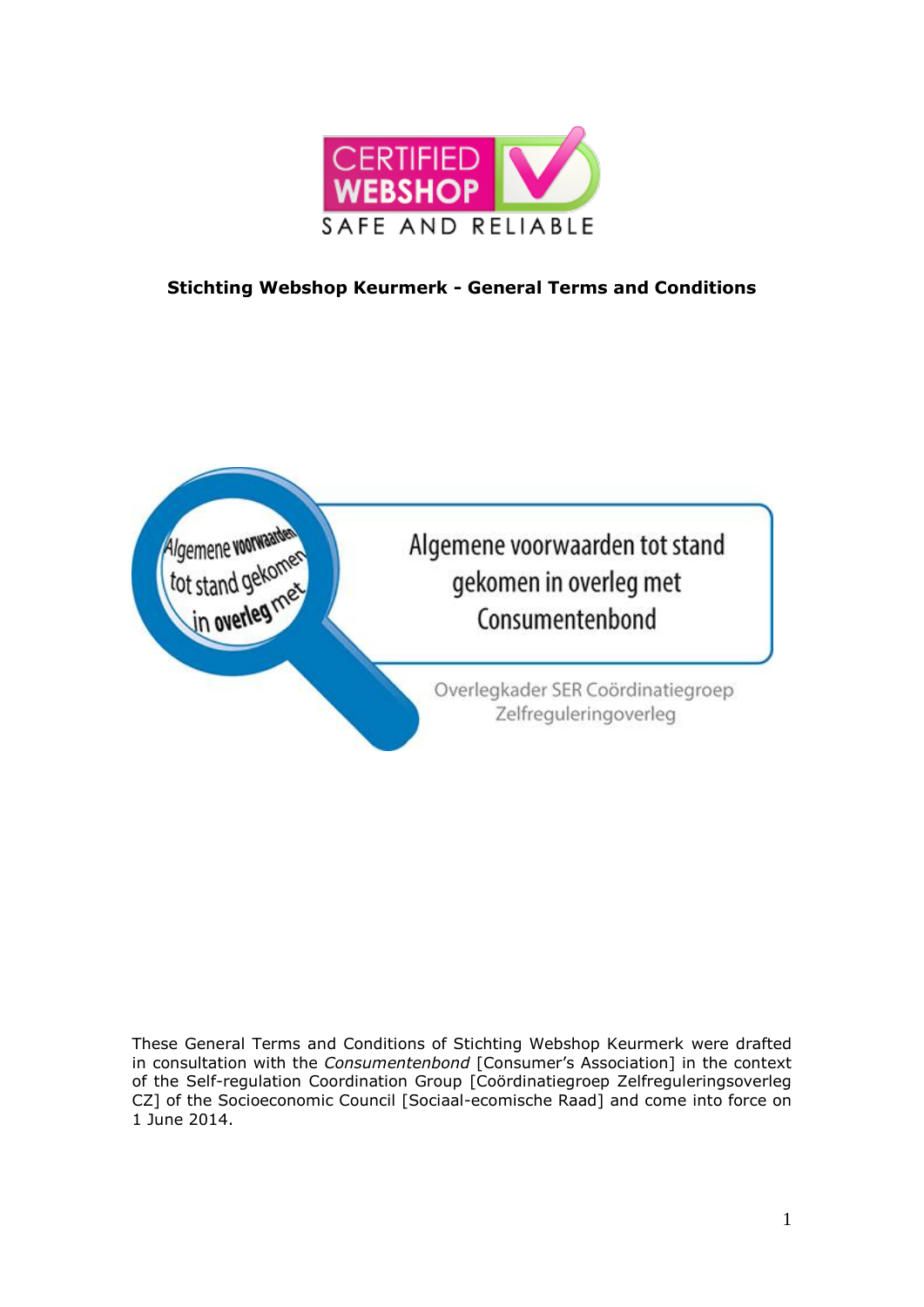## **CONTENTS**

- Article 1 Definitions
- Article 2 The Entrepreneur's identity
- Article 3 Applicability
- Article 4 The offer
- Article 5 The agreement
- Article 6 Right of withdrawal
- Article 7 Consumer's obligations during the reflection period
- Article 8 Exercising the Consumer's right of withdrawal and the costs
- Article 9 Entrepreneur's obligation in case of withdrawal
- Article 10 Exclusion of the right of withdrawal
- Article 11 The price
- Article 12 Compliance and extra guaranty
- Article 13 Delivery and execution
- Article 14 Continuing performance contract: duration, termination and extension
- Article 15 Payment
- Article 16 Complaints procedure
- Article 17 Disputes
- Article 18 Sector guarantee
- Article 19 Additional or varying provisions

Article 20 - Amendment to the General Terms and Conditions of Webshop Keurmerk

## **Article 1 – Definitions**

In these Terms and Conditions, the following terms shall have the following meanings:

- 1. **Additional agreement**: an agreement in which the Consumer acquires products, digital content and/or services with respect to a distance agreement and these goods, digital content and/or services are delivered by the Entrepreneur or a third party on the basis of an arrangement between this third party and the Entrepreneur;
- 2. **Reflection period**: the period during which the Consumer may use his right of withdrawal;
- 3. **Consumer**: the natural person who does not act for purposes related to his/her commercial, trade, craft or professional activities;
- 4. **Day**: calendar day;
- 5. **Digital content**: data produced and delivered in digital form;
- 6. **Continuing performance contract**: a contract serving to deliver goods, services and/or digital content in a given period;
- 7. **Sustainable data carrier**: any means, including email, that allow the Consumer or the Entrepreneur to store information directed to him/her personally in such a manner that makes future consultation and use possible during a period that matches the purpose for which the information is destined and which makes unaltered reproduction of the stored information possible.
- 8. **Right of withdrawal**: the Consumer's option not to proceed with the distance agreement within the cooling-off period;
- 9. **Entrepreneur**: the natural of legal person who is a member of Stichting Webshop Keurmerk and who provides products, (access to) digital content and or services to Consumers at a distance;
- 10. **Distance contract**: a contract concluded by the Entrepreneur and the Consumer within the scope of an organised system for distance selling products, digital content and/or services, whereby exclusive or additional use is made of one or more technologies of distance communication up to the conclusion of the contract;
- 11. **Standard form for withdrawal**: the European standard form for withdrawal included in Appendix 1;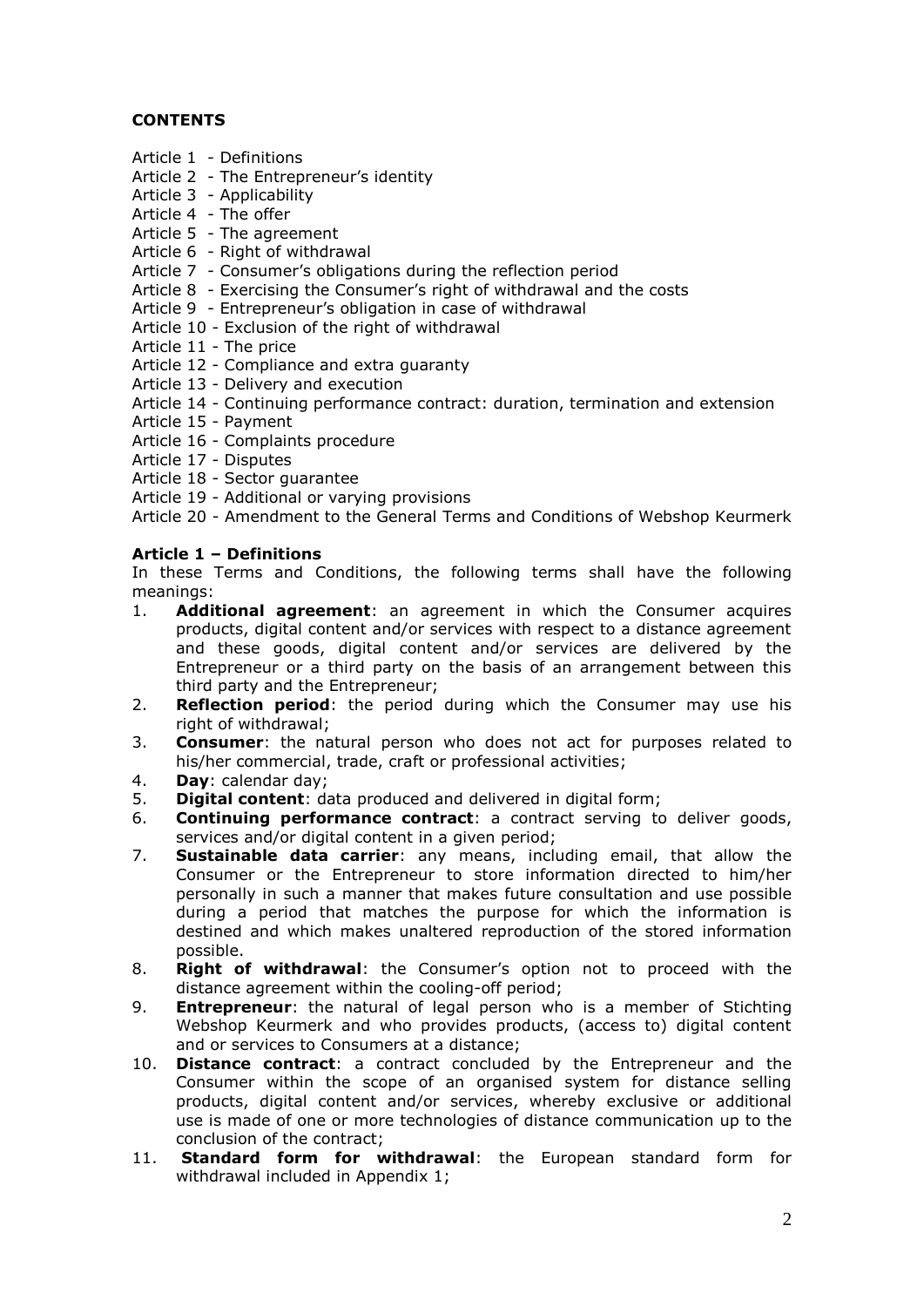*12.* **Technology for distance communication**: a means to be used for concluding an agreement without the Consumer and the Entrepreneur being together in the same place at the same time.

## **Article 2 – The Entrepreneur's identity**

Name of Entrepreneur (name given in the Articles of Association, and trade name, where applicable;

Business address;

Visiting address, if different from business address;

Telephone number and the times at which the Entrepreneur can be reached by telephone:

Email address or other electronic communication means offered to the Consumer with the same functionality as email;

Chamber of Commerce number;

VAT identification number;

If the Entrepreneur's activity is subject to a relevant licensing regime: information about the supervising authority;

If the Entrepreneur practises a regulated profession:

- − the professional association or professional organisation of which he is a member;
- the title of his profession, the place in the EU or in the European Economic Area where it is awarded;
- a reference to the rules of professional practice which are applicable in the Netherlands and information about where and how these rules of professional practice can be accessed.

### **Article 3 – Applicability**

- 1. These General Terms and Conditions apply to any offer from the Entrepreneur and to any distance contract concluded by the Entrepreneur and the Consumer.
- 2. Before concluding a distance contract, the Entrepreneur shall make the text of these General Terms and Conditions available free of charge and as soon as possible. If this is reasonably impossible, the Entrepreneur shall indicate in what way the General Terms and conditions can be inspected and that they will be sent free of charge if so requested, before the distant contract is concluded.
- 3. If the distance contract is concluded electronically, the text of these General Terms and Conditions, in deviation from the previous section and before the distance contract is concluded, may also be supplied to the Consumer electronically in such a way that the Consumer can easily store it on a longterm data carrier. If this is reasonably impossible, it will be specified where the General Terms and Conditions can be viewed electronically and that they will be sent to at the Consumer's request free of charge, either via electronic means or otherwise, before concluding the distance contract;
- 4. In the event that specific product or service condition apply in addition to these General Terms and Conditions, the second and third paragraphs shall apply accordingly, and in the event of contradictory terms and conditions, the Consumer may always appeal to the applicable provision that is most favourable to him/her.

#### **Article 4 – The offer**

- 1. If an offer is of limited duration or if certain conditions apply, it shall be explicitly stated in the offer.
- 2. The offer contains a full and accurate description of the products, digital content and/or services offered. The description is suitably detailed to enable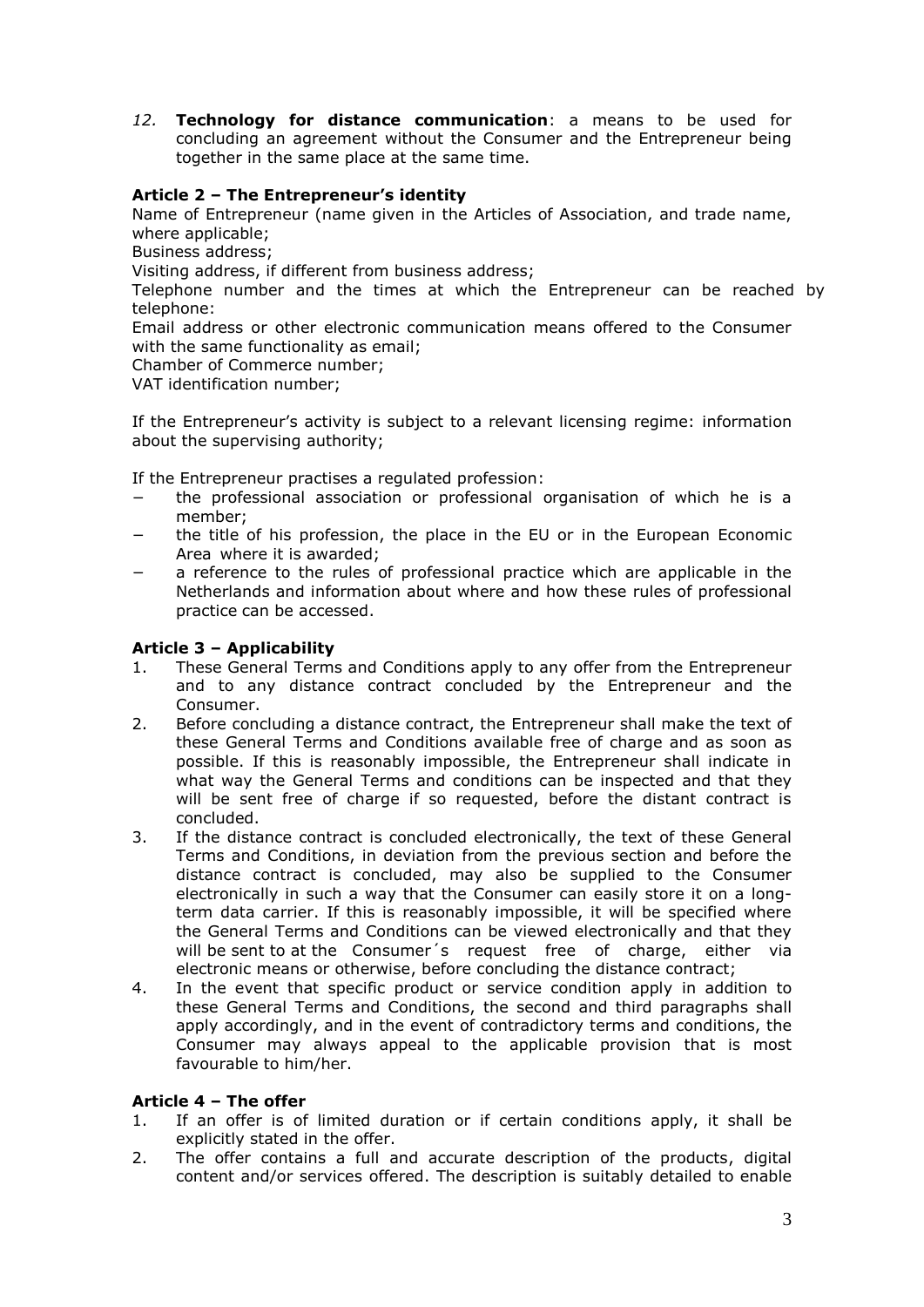the Consumer to assess the products, or services and/or digital content adequately. If the Entrepreneur makes use of pictures, they are truthful images of the products and/or services provided. Obvious errors or mistakes in the offer do not bind the Entrepreneur.

3. All offers contain such information that it is clear to the Consumer what rights and obligations are attached to accepting the offer.

## **Article 5 – The contract**

- 1. Subject to the provisions in paragraph 4, the contract becomes valid when the Consumer has accepted the offer and fulfilled the terms and conditions set.
- 2. If the Consumer accepted the offer via electronic means, the Entrepreneur shall promptly confirm receipt of having accepted the offer via electronic means. As long as the receipt of said acceptance has not been confirmed, the Consumer may repudiate the contract.
- 3. If the contract is concluded electronically, the Entrepreneur will take appropriate technical and organisational security measures for the electronic data transfer and ensure a safe web environment. If the Consumer can pay electronically, the Entrepreneur shall observe appropriate security measures.
- 4. The Entrepreneur may, within the limits of the law, gather information about Consumer's ability to fulfil his payment obligations, and all facts and factors relevant to responsibly concluding the distance contract. If, acting on the results of this investigation, the Entrepreneur has sound reasons for not concluding the contract, he is lawfully entitled to refuse an order or request supported by reasons, or to attach special terms to the implementation.
- 5. Before delivering the product, the Entrepreneur shall send the following information along with the product, the service or the digital content in writing or in such manner that the Consumer can store it in an accessible manner on a long-term data carrier:

a. the visiting address of the Entrepreneur´s business establishment where the Consumer may get into contact with any complaints;

b. the conditions on which and the manner in which the Consumer may exercise the right of withdrawal, or, as the case may be, clear information about his being exempted from the right of withdrawal;

c. the information corresponding to existing after-sales services and guarantees;

d. The price including all taxes of the product, service or digital content, where applicable the delivery costs and the way of payment, delivery or implementation of the distance contract;

e. the requirements for cancelling the contract if the contract has a duration of more than one year or for an indefinite period of time.

f. the standard form for withdrawal if the Consumer has the right of withdrawal.

6. In case of a continuing performance contract, the stipulation in the previous paragraph only applies to the first delivery.

## **Article 6 – Right of withdrawal**

*In case of products:*

- 1. The Consumer can repudiate a purchase contract for a product without giving reasons for a period of reflection of at least 14 days. The Entrepreneur may ask the Consumer about the reason for the withdrawal but cannot force him to state his reason(s).
- 2. The reflection period referred to in sub-clause 1 starts on the day the product is received by the Consumer or by a third party appointed by him in advance and who is not the carrier, or
	- a. if the Consumer ordered several products in the same order: the day on which the Consumer or a third party appointed by him received the last product. The Entrepreneur may refuse an order of several products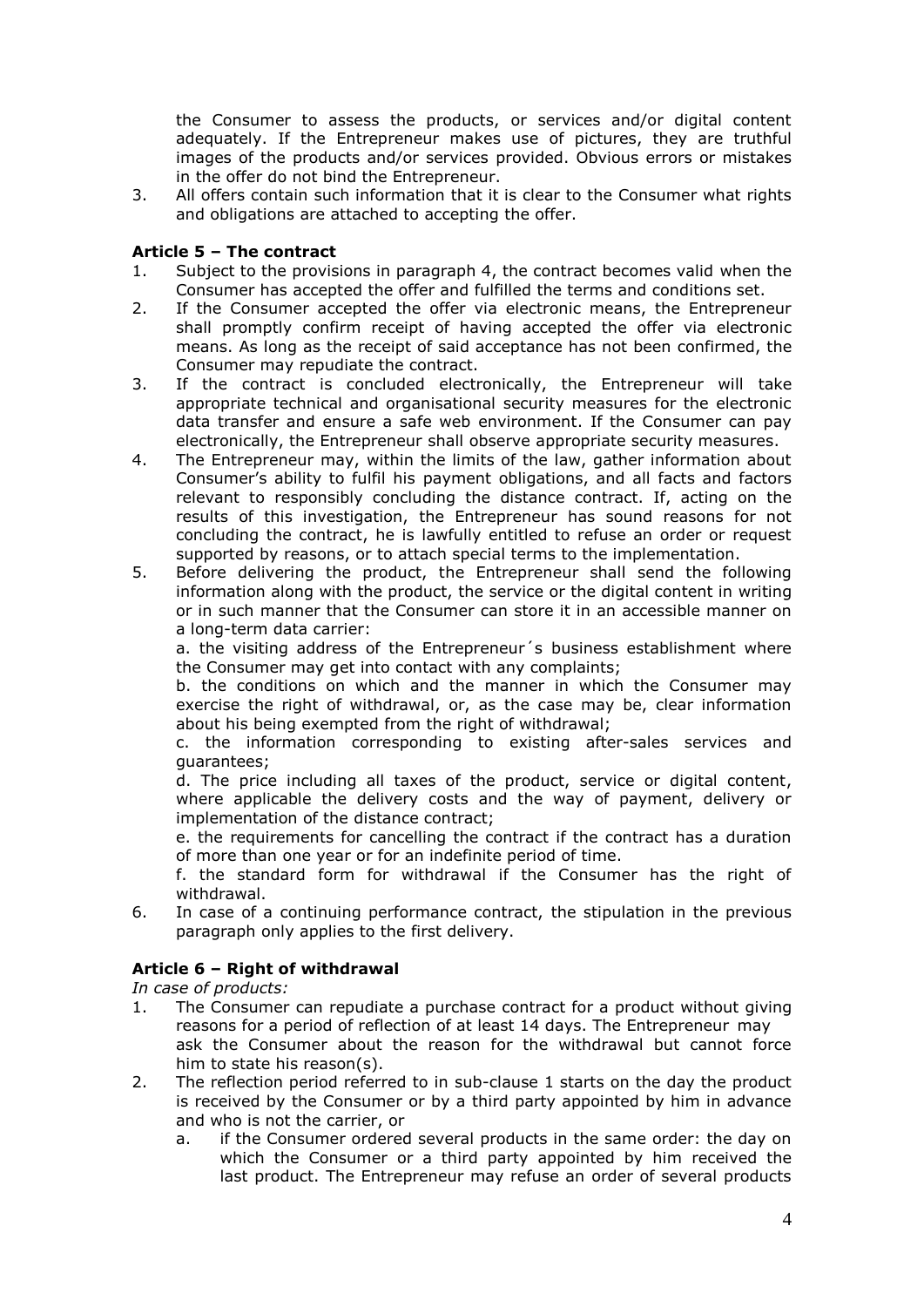with different delivery dates provided that he clearly informs the Consumer prior to the order process.

- b. in case the delivery of a product consists of several batches or parts: the day on which the Consumer or a third party appointed by him received the last batch or the last part.
- c. in case of an agreement about regular delivery of products during a given period: the day on which the Consumer or a third party appointed by him received the first product.

*In case of services and digital content that is not delivered on a physical carrier:*

- 3. The Consumer can terminate an agreement for services or an agreement for delivery of digital content that is not delivered on a physical carrier without giving reasons during at least 14 days. The Entrepreneur may ask the Consumer about the reason for the withdrawal but cannot force him to state his reason(s).
- 4. The reflection period referred to in Article 3 starts on the day following the conclusion of the agreement.

#### *Extended reflection period for products, services and digital content that has not been delivered on a physical carrier in case no information is given about the right of withdrawal:*

- 5. If the Entrepreneur has not provided the Consumer with the legally required information about the right of withdrawal or has not provided the standard form for withdrawal, the reflection period expires twelve months after the end of the original reflection period in accordance with the reflection period determined in the previous sub-clauses of this Article.
- 6. If the Entrepreneur provided the Consumer with the information referred to in the previous article within twelve months after the starting day of the original period of reflection, the period of reflection expires 14 day after the day on which the Consumer received the information.

## **Article 7 – Consumer's obligations during the time of reflection**

- 1. During this period, the Consumer shall handle the product and the packaging with care. The Consumer shall only unpack or use the product to the extent necessary for establishing the nature, the characteristics and the effect of the product. The guiding principle is that the Consumer may only handle and inspect the product in the manner in which one is allowed to handle a product in a shop.
- 2. The Consumer is only liable for the decrease in value of the product that is caused by the way of handling the product which went further than allowed in sub-section 1.
- 3. The Consumer is not liable for the decrease in value of the product if the Entrepreneur has not provided him with all legal information about the right of withdrawal before concluding the Agreement.

## **Article 8 – Exercising the Consumer's right of withdrawal and the costs**

- 1. If the Consumer exercises his right of withdrawal he shall notify the Entrepreneur unambiguously with the standard form for withdrawal within the period of reflection.
- 2. The Consumer shall return the product or deliver it to (the authorized representative of) the Entrepreneur as soon as possible but within 14 days counting from the day following the notification referred to in sub-clause 1. This need not be done if the entrepreneur offered to collect the product himself. The Consumer observed the period of returning the product in any event if the product is returned before the expiration of the period of reflection.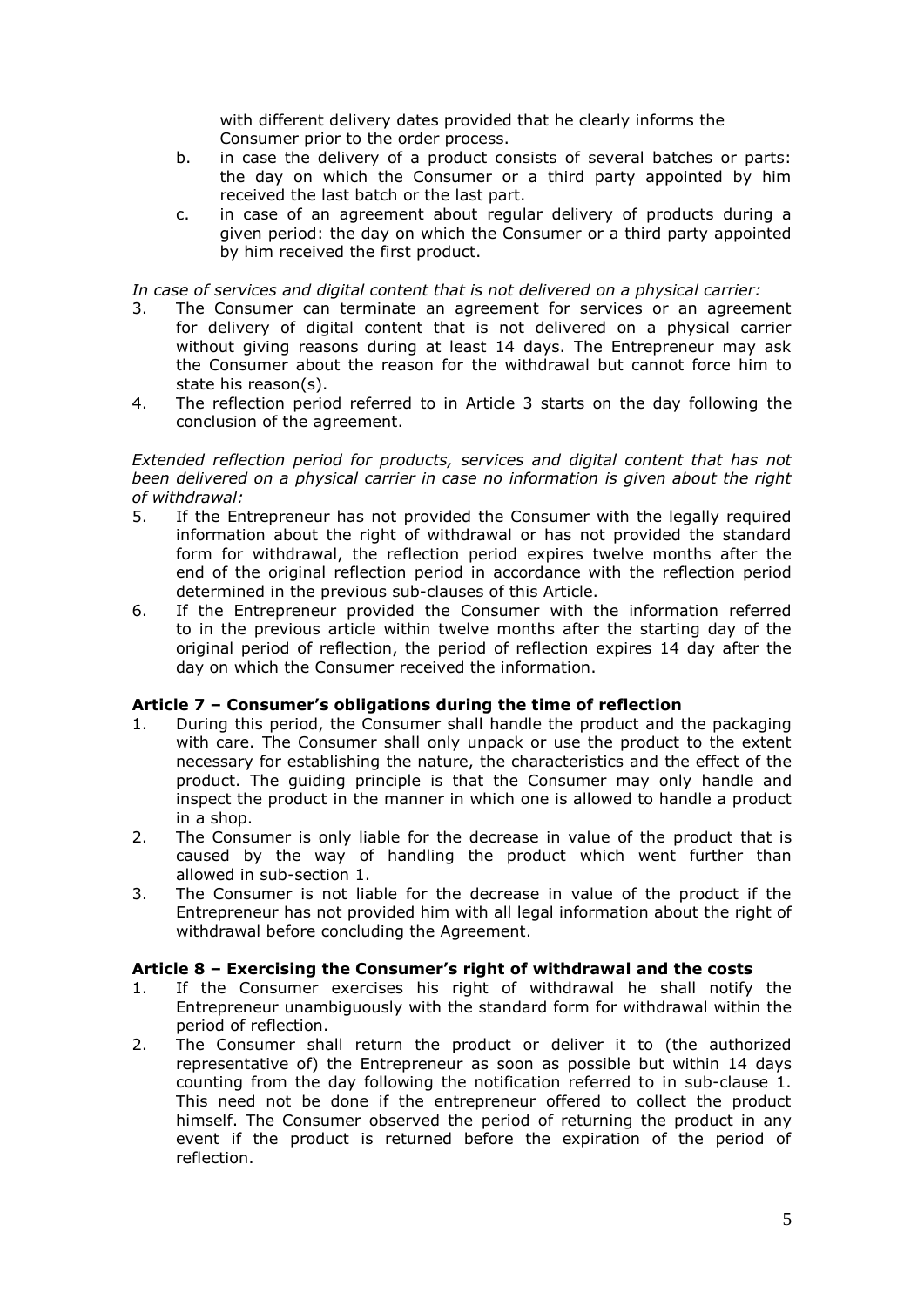- 3. The Consumer shall return the product with all delivered accessories and if reasonably possible in the original state and packing and in conformity with reasonable and clear instructions given by the Entrepreneur.
- 4. The risk and the burden of proof for the correct and timely exercise of the right of withdrawal fall on the Consumer.
- 5. The Consumer shall bear the direct costs of returning the product. If the Entrepreneur has not reported that the Consumer has to bear these costs or if the Entrepreneur pointed out that he will bear the costs himself, the Consumer need not pay the cost of returning the product.
- 6. If the Consumer withdraws after having first explicitly requested that the performance of a service or the supply of gas, water or electricity having not been made ready for sale not be started in a limited volume or given quantity during the period of reflection, the Consumer shall pay the Entrepreneur an amount that is equal to the part of the obligation already performed at the time of withdrawal as compared with the full compliance of the obligation.
- 7. The Consumer does not bear the costs for performing services for the supply of water, gas or electricity that had not been made ready for sale in a limited volume or quantity, or for the supply of district heating if
	- a. the Entrepreneur has not provided the Consumer with the statutorily required information about the right of withdrawal, the compensation of costs in case of withdrawal or the standard form for withdrawal, or
	- b. if the Consumer has not explicitly requested that the performance of the service or the supply of gas, water and electricity or district heating be started during the period of reflection.
- 8. The Consumer does not bear any cost for the full or partial delivery of digital content not stored on a physical carrier if
	- a. prior to the delivery, he has not explicitly consented to start
	- performance of the agreement before the end of the period of reflection; b. he did not acknowledge to lose his right of withdrawal when giving consent; or
	- c. the Entrepreneur failed to confirm the Consumer's statement.
- 9. If the Consumer exercises his right of withdrawal, all additional agreements end by operation of law.

## **Article 9 – Entrepreneur's obligations in case of withdrawal**

- 1. If the Entrepreneur makes the notification of withdrawal by electronic means possible, he shall promptly send a return receipt.
- 2. The Entrepreneur shall reimburse all payments made by the Consumer, including any delivery costs that the Consumer may charge for the returned product, as soon as possible but within 14 days following the day on which the Consumer notified him of the withdrawal. Unless the Entrepreneur offers to collect the product himself, he can wait with paying back until having received the product or until the Consumer proved that he returned the product, whichever occurs first.
- 3. The Entrepreneur shall make use of the same means of payment that the Consumer used, unless the Consumer consents to another method. The reimbursement is free of charge for the Consumer.
- 4. If the Consumer opted for a more expensive method of delivery instead of the cheapest standard delivery, the Entrepreneur need not reimburse the additional costs for the more expensive method.

## **Article 10 - Exclusion of the right of withdrawal**

The Entrepreneur can exclude the following products and services from the right of withdrawal but only if the Entrepreneur notified this clearly when making the offer or at any rate in good time before concluding the agreement: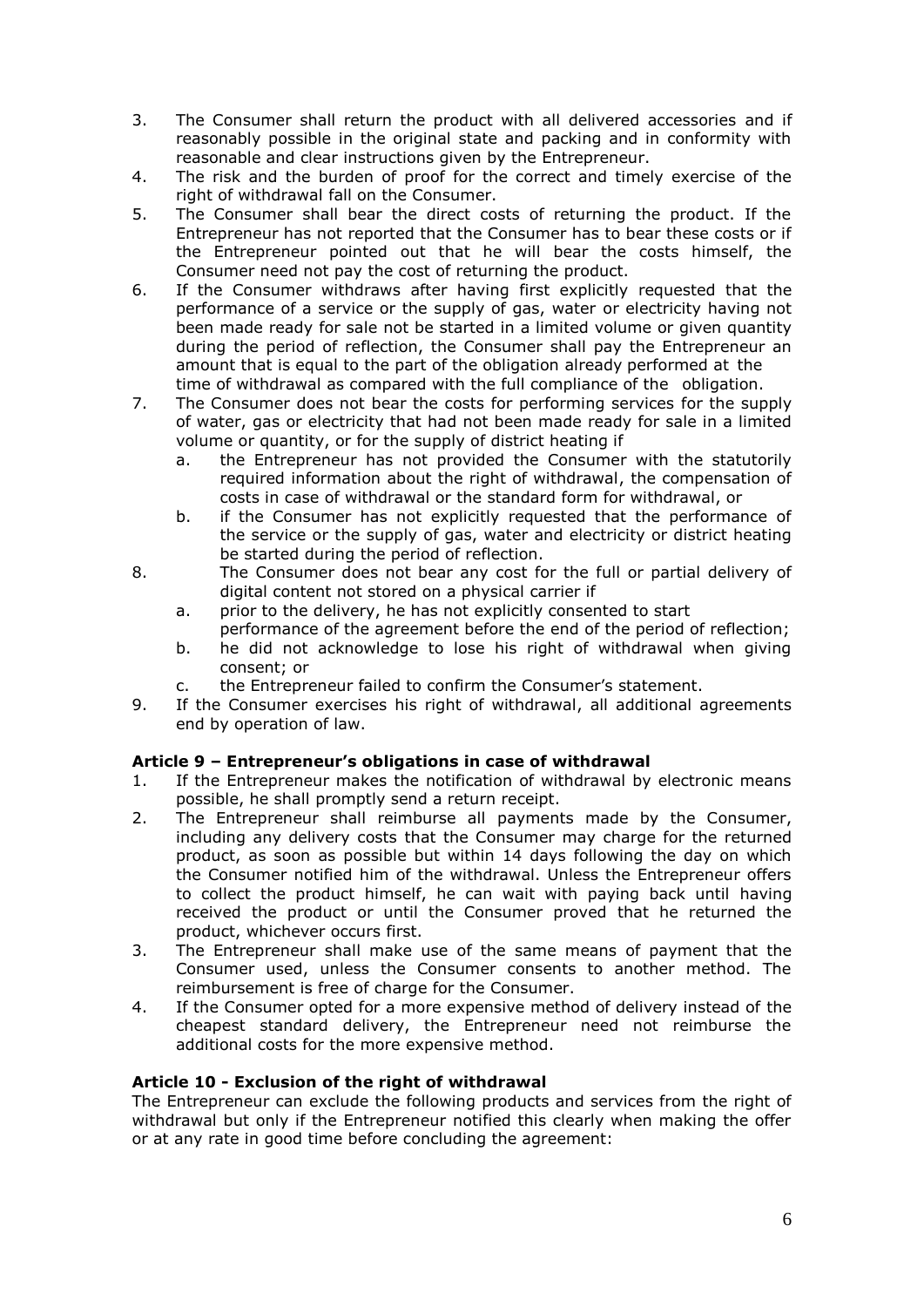- 1. Products or services with a price that is subject to fluctuations in the financial market on which the Entrepreneur has no influence and which may occur within the period of withdrawal;
- 2. Agreements that are concluded during a public auction. A public auction is defined as a selling method whereby the Entrepreneur offers products, digital content and/or services to the Consumer who is personally present or has the possibility to be personally present at the auction under the direction of an auctioneer and whereby the successful bidder is obliged to purchase the products, the digital content and/or the services.
- 3. Services agreements, after full performance of the service, but only if
	- a. the performance started with the Consumer's explicit prior consent; and
	- b. the Consumer stated that he will lose his right of withdrawal as soon as the Entrepreneur has fully performed the agreement.
- 4. Services agreements for making accommodation available when a certain period of implementation is provided and other than for residential purposes, goods transports, car rental services and catering;
- 5. Agreements related to leisure activities when a certain date or period of performance is arranged in the agreement;
- 6. Products manufactured in accordance with the Consumer's specifications which are not prefabricated and which are produced on the basis of a Consumer's individual choice or decision or which are intended for a specific person;
- 7. Perishable products or products with a limited durability.
- 8. Sealed products which are for health or hygiene reasons not suitable for being returned and of which the seal was broken;
- 9. Products which for their nature are irreversibly mixed with other products;
- 10. Alcoholic drinks of which the price has been agreed upon at the conclusion of the agreement but of which the delivery can take place only after 30 days, and whose real value depends on fluctuations in the market which the Entrepreneur cannot affect.
- 11. Sealed audio and video recordings and computer programs of which the seals were broken after delivery;
- 12. Newspapers, periodicals or magazines, with the exception of subscriptions to them;
- 13. The delivery of digital content other than on a physical carrier, but only if: a. the performance was started with the Consumer's explicit prior
	- consent;
	- b. the Consumer stated that he will lose his right of withdrawal by doing so.

## **Article 11 - The price**

- 1. The prices of the products and/or services provided shall not be raised during the validity period given in the offer, subject to changes in price due to changes in VAT rates.
- 2. Contrary to the previous paragraph, the Entrepreneur may offer products or services whose prices are subject to fluctuations in the financial market that are beyond the Entrepreneur's control, at variable prices. The offer will state the possibility of being subject to fluctuations and the fact that any indicated prices are target prices.
- 3. Price increases within 3 months after concluding the contract are permitted only if they are the result of new legislation.
- 4. Price increases from 3 months after concluding the contract are permitted only if the Entrepreneur has stipulated it and
	- a. they are the result of legal regulations or stipulations, or
	- b. the Consumer has the authority to cancel the contract before the day on which the price increase starts.
- 5. All prices indicated in the provision of products or services are including VAT.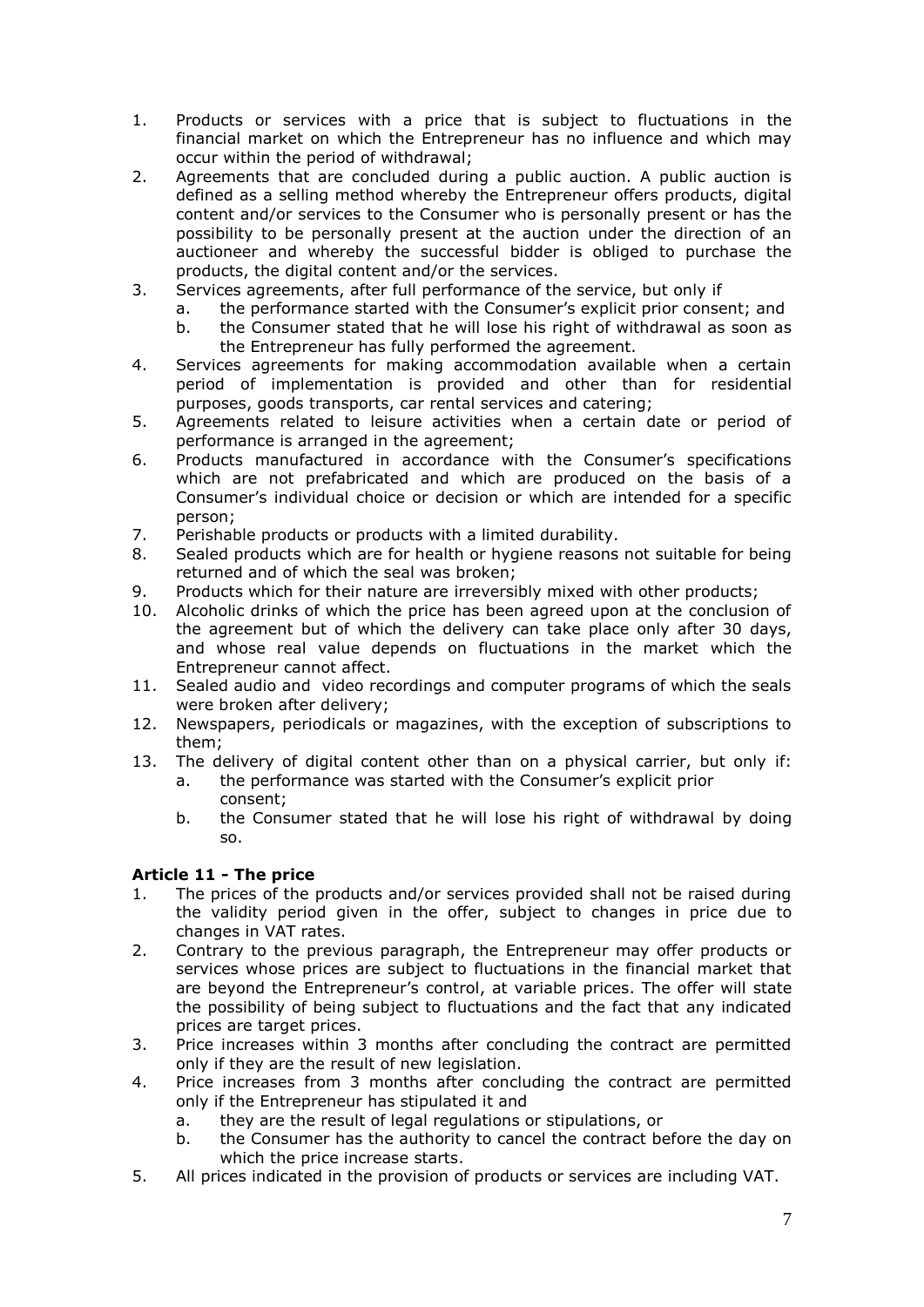## **Article 12 – Performance of an agreement and extra Guarantee**

- 1. The Entrepreneur guarantees that the products and/or services comply with the contract, with the specifications listed in the offer, with reasonable requirements of usability and/or reliability and with the existing statutory provisions and/or government regulations on the day the contract was concluded. If agreed, the Entrepreneur also guarantees that the product is suitable for other than normal use.
- 2. An extra guarantee offered by the Entrepreneur, his Supplier, Manufacturer or Importer shall never affect the rights and claims the Consumer may exercise against the Entrepreneur about a failure in the fulfilment of the Entrepreneur's obligations if the Entrepreneur has failed in the fulfilment of his part of the agreement.
- 3. 'Extra guarantee' is taken to mean each obligation by the Entrepreneur, his Supplier, Importer or Manufacturer in whom he assigns certain rights or claims to the Consumer that go further than he is legally required in case he fails in the compliance with his part of the agreement.

#### **Article 13 – Delivery and execution**

- 1. The Entrepreneur shall exercise the best possible care when booking orders and executing product orders and when assessing requests for the provision of services.
- 2. The place of delivery is at the address given by the Consumer to the Entrepreneur.
- 3. With due observance of the stipulations in Article 4 of these General Terms and Conditions, the Entrepreneur shall execute accepted orders with convenient speed but at least within 30 days, unless another delivery period was agreed on. If the delivery has been delayed, or if an order cannot be filled or can be filled only partially, the Consumer shall be informed about this within one month after ordering. In such cases, the Consumer is entitled to repudiate the contract free of charge and with the right to possible compensation.
- 4. After repudiation in conformity with the preceding paragraph, the Entrepreneur shall return the payment made by the Consumer promptly but at least within 30 days after repudiation.
- 5. The risk of loss and/or damage to products will be borne by the Entrepreneur until the time of delivery to the Consumer or a representative appointed in advance and made known to the Consumer, unless explicitly agreed otherwise.

#### **Article 14 – Continuing performance agreements: duration, termination and renewal**

#### *Termination*

- 1. The Consumer may at all times terminate a contract that was concluded for an indefinite time and which extends to the regular delivery of products (including electricity) or services, with due observance of the termination rules and subject to not more than one month's notice.
- 2. The Consumer may at all times terminate a contract that was concluded for a specific time and which extends to the regular delivery of products (including electricity) or services at the end of the specific period, with due observance of the termination rules and a subject to not more than one month's notice.
- 3. The Consumer can cancel the agreements mentioned in the preceding paragraphs:
	- at any time and not be limited to termination at a particular time or in a given period;
	- at least in the same way as they were concluded by him;
	- at all times with the same notice as the Entrepreneur stipulated for himself.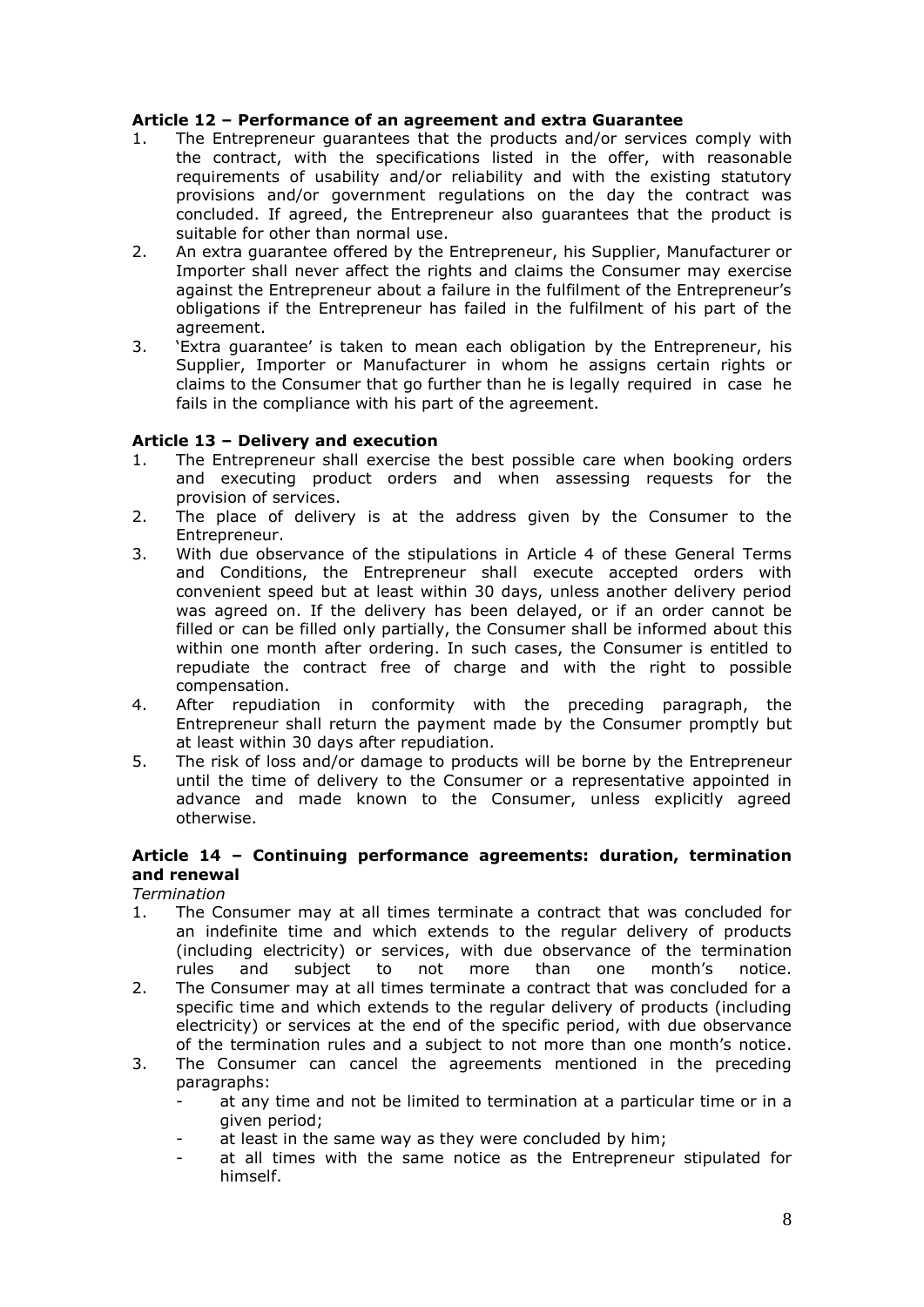#### *Extension*

- 4. An agreement concluded for a definite period which extends to the regular delivery of products (including electricity) or services may not be automatically extended or renewed for a fixed period.
- 5. Notwithstanding the preceding paragraph, a contract for a definite period which extends to the regular delivery of dailies, newspapers, weekly newspapers and magazines, may tacitly be renewed for specific period of three months at the most if the Consumer can terminate this extended agreement towards the end of the extension with a notice of one month at the most.
- 6. An agreement concluded for a definite period and which extends to the regular delivery of products or services may only be extended tacitly for an indefinite period if the Consumer can cancel it at any time with a notice of one month. The notice is three months at the most in vase the contract is about a delivery of dailies, newspapers and weeklies and magazines occurring regularly but less than once a month.
- 7. An agreement with limited duration of regular delivery of trial dailies, newspapers, weeklies and magazines (trial or introductory subscription) is not renewed tacitly and ends automatically after the trial or introductory period. *Duration*

8. If the duration of a contract is more than one year, the Consumer may terminate the contract at any time after one year with a notice of not more than one month, unless reasonableness and fairness resist the termination before the end of the agreed term.

## **Article 15 – Payment**

- 1. Unless otherwise stipulated in the agreement or in the additional conditions, the amounts to be paid by the Consumer must be settled within 14 days after the period of reflection, or if there is no period of reflection within 14 days after concluding the agreement. In case of an agreement to provide a service, this period starts on the day that the Consumer received the confirmation of the agreement.
- 2. When selling products to Consumers, it is not permitted to negotiate an advance payment of more than 50% in the General Terms and Conditions. If an advance payment was agreed, the Consumer may not assert any right regarding the execution of the order in question or the service(s) in question before making the agreed advance payment.
- 3. The Consumer has the duty to inform the Entrepreneur promptly of possible inaccuracies in the payment details that were given or specified.
- 4. In case the Consumer has not complied with his payment obligation(s) in time, and the Entrepreneur has pointed out to him that the payment was late and allowed the Consumer a period of 14 days to comply with the payment obligations, the Consumer is to pay the statutory interest on the amount payable and the Entrepreneur is entitled to charge the Consumer with any extrajudicial collection costs. These extrajudicial collection costs amount to no more than 15% for outstanding amounts up to  $\epsilon$  2,500, 10% for the following € 2,500 and 5% for the following  $∈$  5000, with a minimum of  $∈$  40. The Entrepreneur may deviate from the aforementioned amounts and percentages in favour of the Consumer.

## **Article 16 – Complaints procedure**

1. The Entrepreneur shall have a sufficiently notified complaints procedure in place, and shall handle the complaint in accordance with this complaint procedure.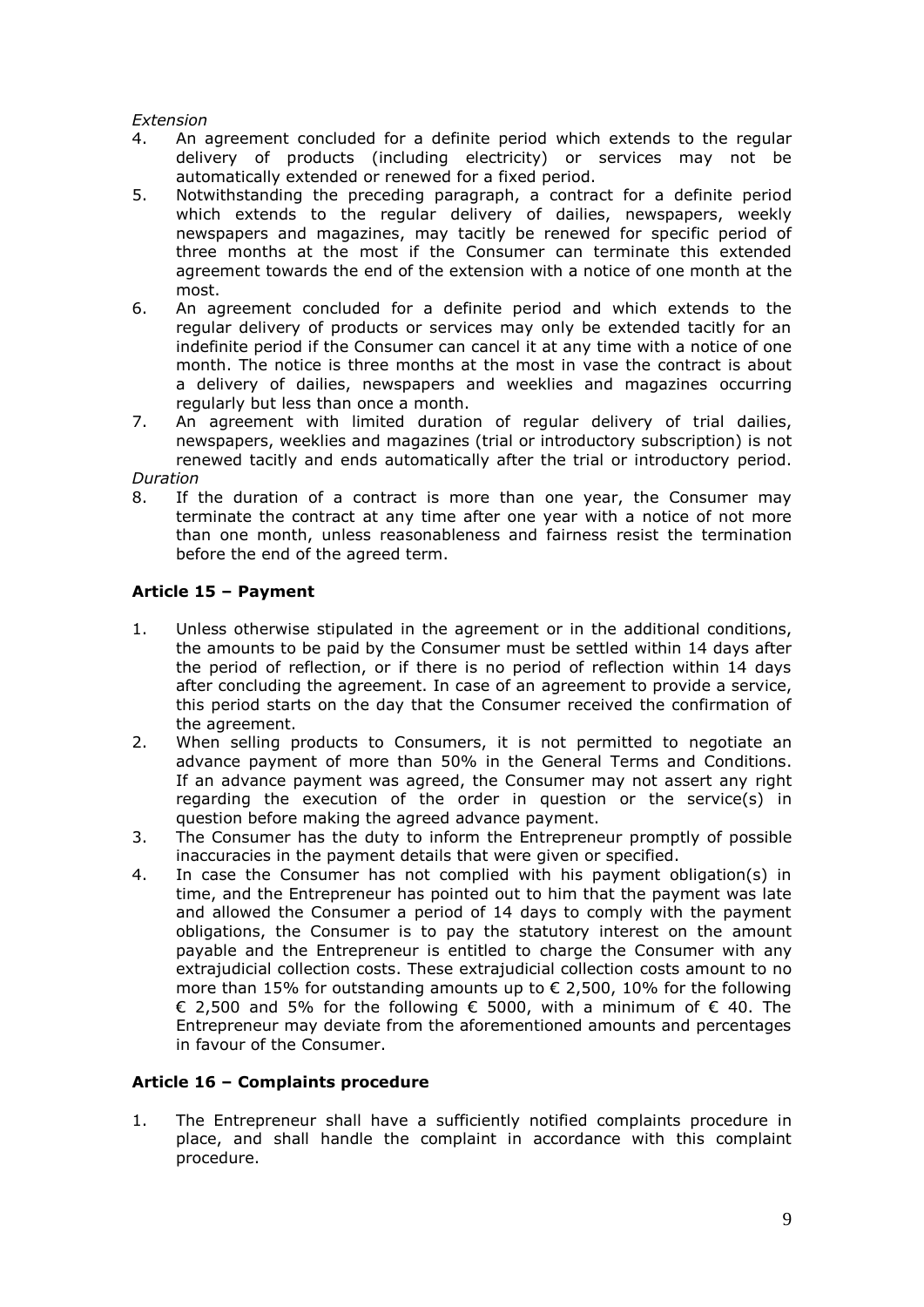- 2. Complaints about the performance of the contract shall be submitted fully and clearly described to the Entrepreneur within a reasonable time after the Consumer discovered the defects
- 3. The complaints submitted to the Entrepreneur shall be replied within a period of 14 days after the date of receipt. Should a complaint require a foreseeable longer time for handling, the Entrepreneur shall respond within 14 days with a notice of receipt and an indication when the Consumer can expect a more detailed reply.
- 4. A complaint about the Entrepreneur's product, service or after-sales service can also be submitted to Stichting Webshop Keurmerk with a complaints form given in the Consumer Page of the website [www.Stichting](http://www.stichting/) Webshop Keurmerk. org. The complaint will then be sent to the Entrepreneur in question and to Stichting Webshop Keurmerk.
- 5. If the complaint cannot be solved in joint consultation within a reasonable time or within 3 months after submitting the complaint, there will be a dispute that is open to the dispute settlement rules.

## **Article 15 - Disputes**

- 1. Contracts between the Entrepreneur and the Consumer to which these General Terms and Conditions apply, are exclusively governed by Dutch law.
- 2. With due observance of the provisions set out below, the disputes between the Consumer and the Entrepreneur about the formation or the performance of contracts related to products or services that the Entrepreneur must deliver or has already delivered can be submitted by both the Consumer and the Entrepreneur to Geschillencommissie Webshop, Postbus 90600, 2509 LP, The Hague (Den Haag) (www.sgc.nl).
- 3. A dispute is handled by the Disputes Committee [Geschillencommissie] only if the Consumer submitted his/her complaint to the Entrepreneur within a reasonable period.
- 4. The dispute must have been submitted in writing to the Geschillencommissie Webshop within twelve months after arising of the dispute.
- 5. If the Consumer wishes to submit a dispute to the Geschillencommissie, the Entrepreneur is bound by this choice. When the Entrepreneur wishes to file the dispute to the Geschillencommissie, the Consumer must speak out in writing within five weeks after a written request made by the Entrepreneur whether he so desires or wants the dispute to be dealt with by the competent court. If the Entrepreneur has not heard of the Consumer's option within the period of five weeks, the Entrepreneur is entitled to submit the dispute to the competent court.
- 6. The Geschillencommissie's decision will be made under the conditions as set out in the rules of the Arbitration Commission [\(http://www.degeschillencommissie.nl/over-onss/decommissies/2701/webshop\)](http://www.degeschillencommissie.nl/over-onss/decommissies/2701/webshop). A decision made by the Geschillencommissie is a binding advice.
- 7. The Disputes Committee will not handle a dispute or will discontinue handling it if the Entrepreneur is granted a moratorium, goes bankrupt or actually ended his business activities before the Commission has handled a dispute at the hearing and delivered a final award.
- 8. If in addition to the Geschillencommissie Webshop another disputes committee recognised by or affiliated with the Stichting Geschillencommissies voor Consumentenzaken (SGC) [Foundation for Consumer Complaints Committees] or the Klachteninstituut Financiële Dienstverlening (Kifid) [Financial Services Complaints Board] is competent, the disputes that are mainly related to sales methods or distance services, the Geschillencommissie Webshop Keurmerk is preferably competent, and for all other disputes, the disputes committee recognised by and affiliated with the SGC or Kifid is competent.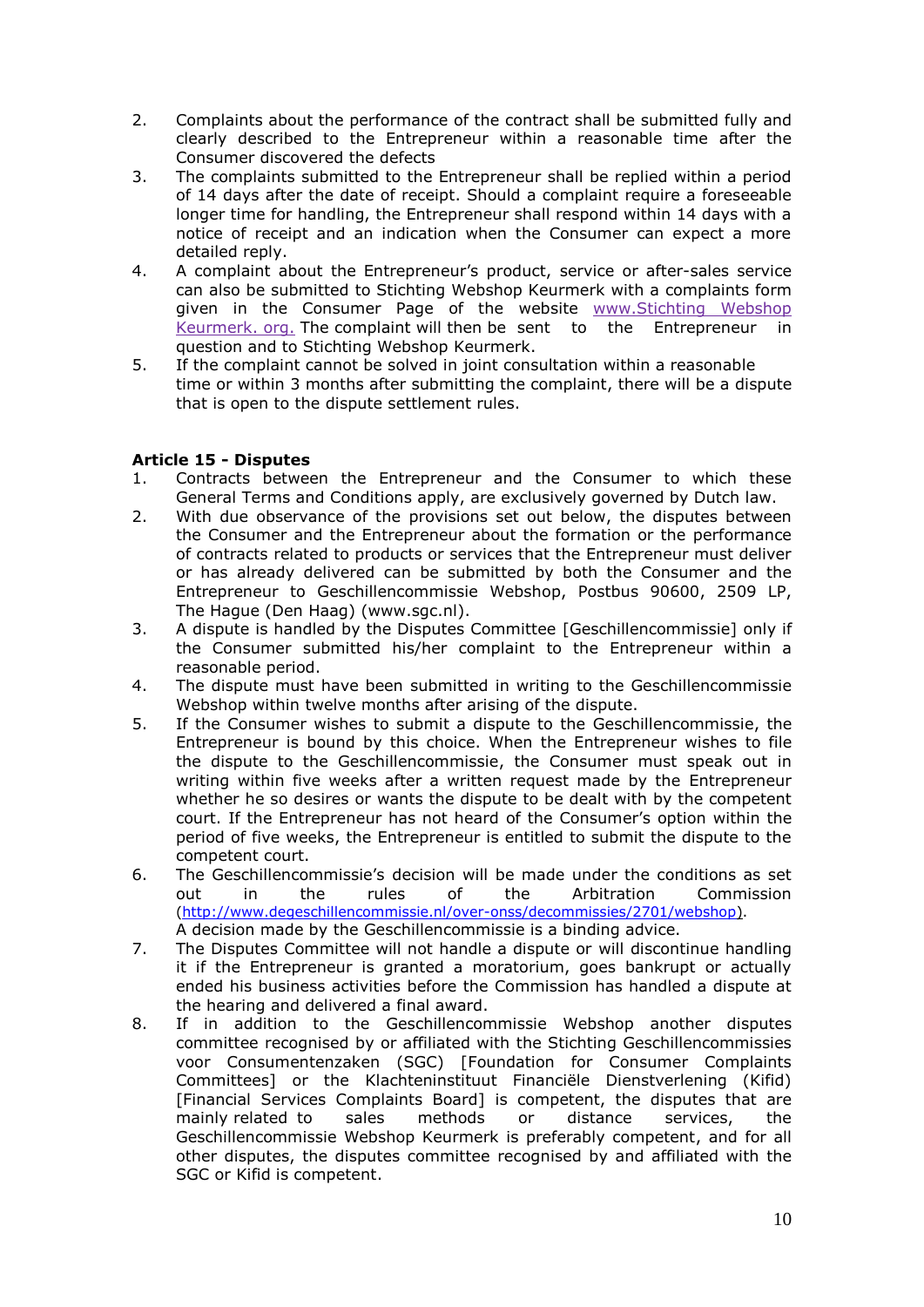#### **Article 18 –Guarantee by this branch of industry**

- 1. Webshop Keurmerk guarantees that its members follow the binding advice of the Disputes Committee Webshop unless the member decides to send the binding opinion for review to the Court within two months. This guarantee revives if after review by the Court the binding opinion has been confirmed and the judgement has become final. Webshop Keurmerk will pay this amount to the Consumer up to  $\epsilon$ 10,000 per binding opinion.  $\epsilon$  10,000 will be paid if the amount exceeds €10,000 per binding advice. As to the remaining amount, Webshop Keurmerk has an obligation to try to ensure that members comply with the binding advice.
- 2. For the application of this guarantee, it is required that the Consumer submit a written appeal to Webshop Keurmerk and that he assign the claim against the Entrepreneur to the Stichting Webshop Keurmerk. If the claim against the Entrepreneur exceeds €10,000, the Consumer will be offered to assign the claim on for the excess amount to Stichting Webshop Keurmerk, after which this organisation, in its own name and at its own expense, shall try to get payment and fulfilment of these rights to compensate the Consumer.

#### **Article 19 - Additional provisions or derogations**

Additional provisions of and/or derogations from these General Terms and Conditions should not be to the Consumer's detriment and must be put in writing or recorded in such a way that the Consumer can store them in an accessible manner on a long-term data carrier.

#### **Article 20 – Amendments to the General Terms and Conditions of Stichting Webshop Keurmerk**

- 1. These General Terms and Conditions will not be changed other than in consultation with the Consumentenbond (Consumers' Association).
- 2. Amendments to these Terms and Conditions are valid only after being published in the appropriate way, provided that in case of appropriate amendments, the provision that is most favourable for the Consumer shall prevail during the validity of an offer.

## **Address Stichting Webshop Keurmerk: Willemsparkweg 193, 1071 HA Amsterdam.**